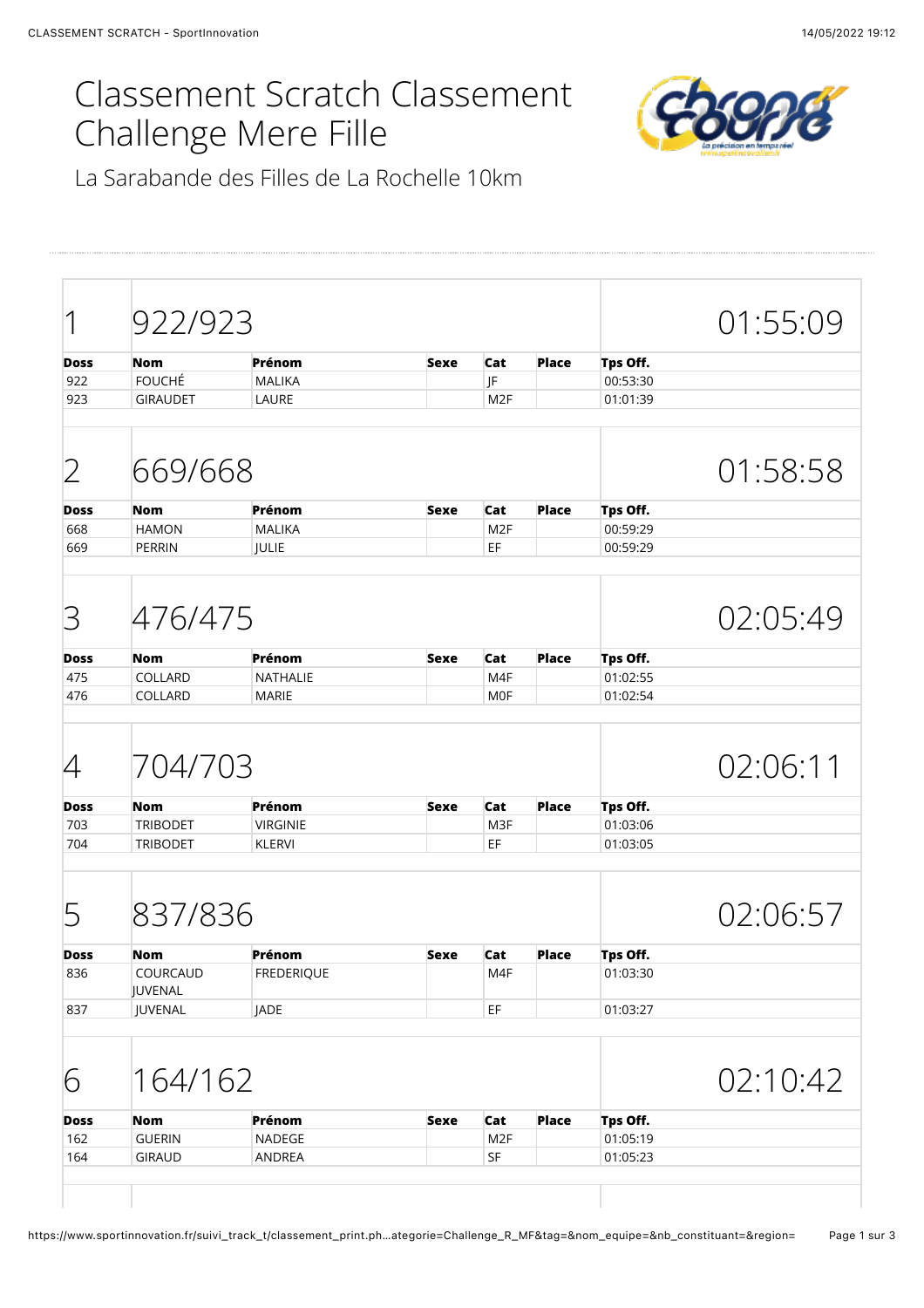|                                   | 833/112         |                   |             |                 |              |          | 02:14:20 |
|-----------------------------------|-----------------|-------------------|-------------|-----------------|--------------|----------|----------|
| <b>Doss</b>                       | <b>Nom</b>      | Prénom            | <b>Sexe</b> | Cat             | <b>Place</b> | Tps Off. |          |
| 112                               | BENNEJEAN       | MARIE-THÉRÈSE     |             | M7F             |              | 01:07:10 |          |
| 833                               | PERROUAULT      | CAROLE            |             | M <sub>2F</sub> |              | 01:07:10 |          |
| 8                                 | 450/347         |                   |             |                 |              |          | 02:19:14 |
| <b>Doss</b>                       | <b>Nom</b>      | Prénom            | <b>Sexe</b> | Cat             | Place        | Tps Off. |          |
| 347                               | <b>REZZOUG</b>  | <b>ZOULIKHA</b>   |             | M <sub>4F</sub> |              | 01:10:59 |          |
| 450                               | REZZOUG         | SARAH             |             | SF              |              | 01:08:15 |          |
| 9                                 | 513/514         |                   |             |                 |              |          | 02:19:29 |
| <b>Doss</b>                       | <b>Nom</b>      | Prénom            | <b>Sexe</b> | Cat             | <b>Place</b> | Tps Off. |          |
| 513                               | <b>GUITTON</b>  | <b>FLORIANE</b>   |             | SF              |              | 01:06:42 |          |
| 514                               | <b>GUITTON</b>  | ANNABELLE         |             | M3F             |              | 01:12:47 |          |
| 10                                | 530/529         |                   |             |                 |              |          | 02:19:33 |
| <b>Doss</b>                       | <b>Nom</b>      | Prénom            | <b>Sexe</b> | Cat             | <b>Place</b> | Tps Off. |          |
| 529                               | CAILLAUD        | <b>SYLVIE</b>     |             | M <sub>2F</sub> |              | 01:09:47 |          |
| 530                               | CAILLAUD        | <b>MATHILDE</b>   |             | CF              |              | 01:09:46 |          |
| $\mathcal{I}$<br>$\left  \right $ | 53/54           |                   |             |                 |              |          | 02:19:44 |
| <b>Doss</b>                       | <b>Nom</b>      | Prénom            | <b>Sexe</b> | Cat             | <b>Place</b> | Tps Off. |          |
| 53                                | <b>GUIBERT</b>  | <b>MAEVA</b>      |             | SF              |              | 01:12:51 |          |
| 54                                | <b>GUIBERT</b>  | NATHALIE          |             | M4F             |              | 01:06:53 |          |
| 12                                | 58/56           |                   |             |                 |              |          | 02:31:54 |
| <b>Doss</b>                       | Nom             | Prénom            | <b>Sexe</b> | Cat             | <b>Place</b> | Tps Off. |          |
| 56                                | <b>BOFELLI</b>  | PASCALE           |             | M4F             |              | 01:15:57 |          |
| 58                                | <b>BOFELLI</b>  | JEANNE            |             | <b>SF</b>       |              | 01:15:57 |          |
| 13                                | 352/351         |                   |             |                 |              |          | 02:33:18 |
| <b>Doss</b>                       | Nom             | Prénom            | <b>Sexe</b> | Cat             | <b>Place</b> | Tps Off. |          |
| 351                               | <b>GRADAIVE</b> | <b>CHRISTELLE</b> |             | M <sub>2F</sub> |              | 01:21:47 |          |
| 352                               | <b>GRADAIVE</b> | LUCILE            |             | EF              |              | 01:11:31 |          |
| 14                                | 853/854         |                   |             |                 |              |          | 02:34:15 |
| <b>Doss</b>                       | Nom             | Prénom            | <b>Sexe</b> | Cat             | <b>Place</b> | Tps Off. |          |
| 853                               | PILLOT          | HÉLÈNE            |             | M3F             |              | 01:17:07 |          |
|                                   |                 |                   |             |                 |              |          |          |